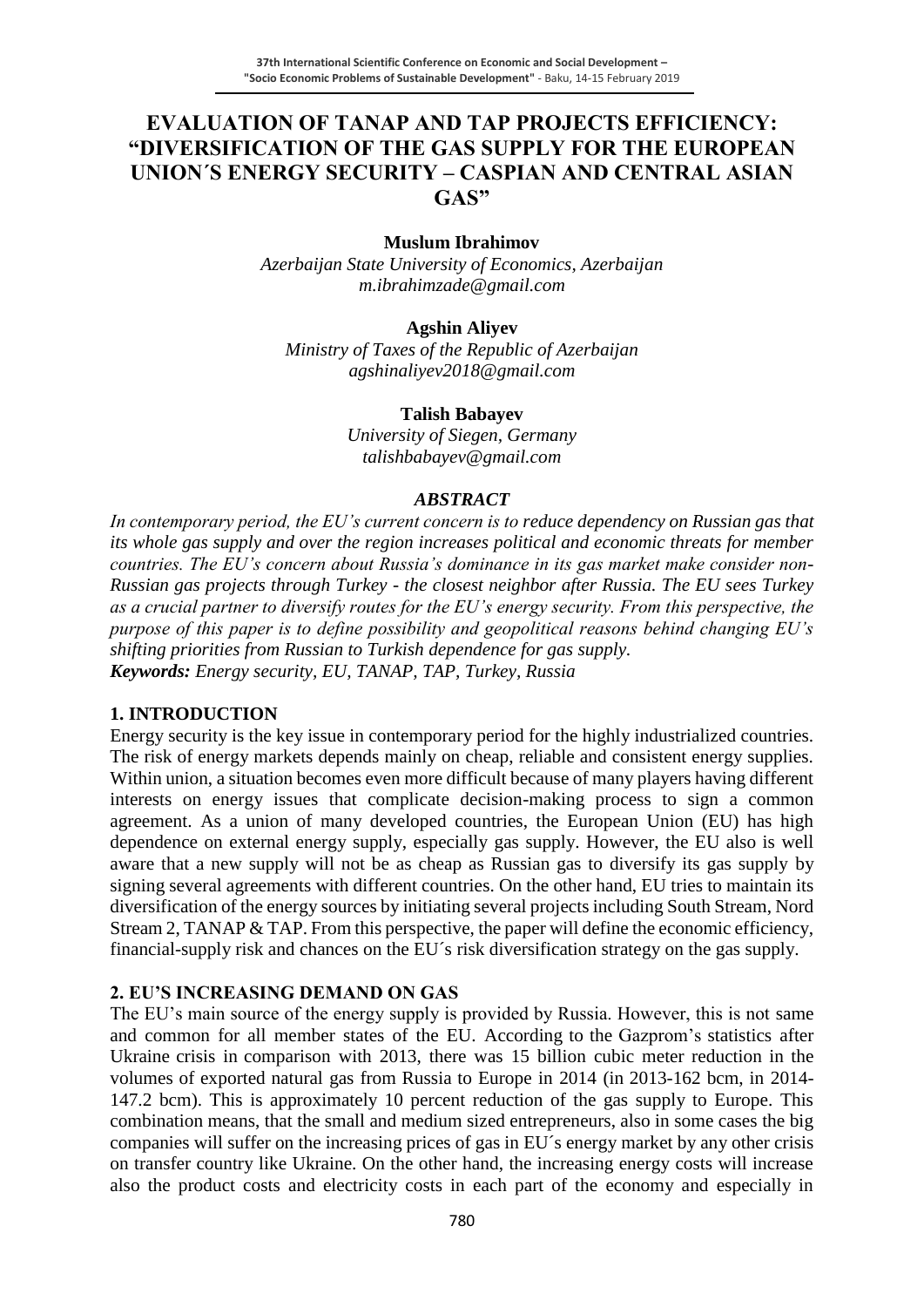households (Mammadova, 2015, pp. 34-39). The German Federal Institute for Geosciences and Natural Resources (Die Bundesanstallt für Geowissenschaften und Rohstoffe – BGR) has in one of own research published about the countries with largest natural gas resources on the world. Figure 1 shows the capacity of the countries with gas resources billion cubic meters. In Top 8 of the graphic, Russia is on the first place. Turkmenistan and Iran are the nearest alternative gas resources to EU for each country with amount of 15.000 bcm and 10.000 bcm gas capacity. USA and Brazil are also the future partners of EU for liquid natural gas. However, current conditions the transport cost for LNG from the USA and Brazil is high in long term projects (BGR Energiestudie, 2017, p.130).



*Figure 6: The Countries with Largest Natural gas Resources. (Statista.de)*

The condition of the dependence of gas in EU lets categorize the countries into three type of the Member States for supply-risk:

- 1. First, some member states do not import Russian gas through Ukraine. They have either their own resources, or they import gas from other gas sources such as Netherlands, Norway.
- 2. Second group of countries are more secure in terms of Russian supply through Ukraine. This security mainly is related to different arguments, including economic alliance with neighbor countries of EU, having quite diversified energy supply-risk system in case of unexpected occasion.
- 3. Third group of countries are heavily and/or completely dependent on Russian gas supply through Ukraine. These countries do not have enough storage capacity as well. Therefore, they might be called as "financial risk regions of any gas supply reduction" in terms of financial risks on the market (Chyong, 2015).

According to the BP´s "Statistical Review of the World Energy 2018" from 2010 till 2016 European gas consumption changes roughly between 470-520 bcm in year. The maximal consumption of gas in EU from 1980 to 2016 was in 2010 (BP, 2018, p.29).

*Figure following on the next page*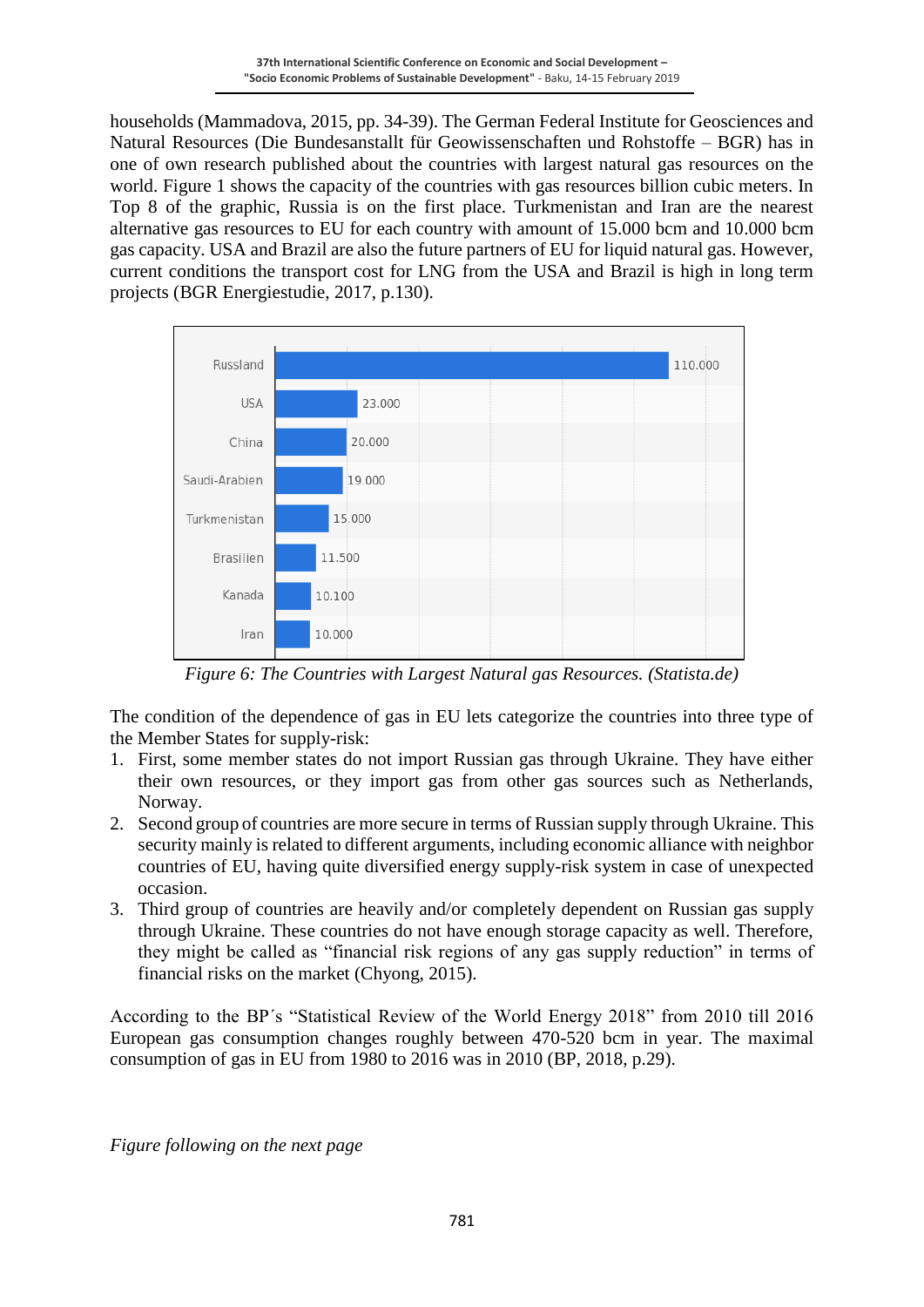**37th International Scientific Conference on Economic and Social Development – "Socio Economic Problems of Sustainable Development"** - Baku, 14-15 February 2019



*Figure 7: Gas Consumption of Western European countries (Gazprom Annual Report 2017)*

Gazprom Annual Report in 2017, company supplied a total of 194.4 billion cubic meters of gas to European Union, 192.2 bcm being supplied under Gazprom export contracts. Western European countries accounted for approximately 81% of the company's exports from Russia through Ukraine as transit country for supply, while Central European states took 19%. (Gas supplies Europe, 2017). Figure 2 and Figure 3 indicate each country's consumption of Russian gas in 2017 per percentage.



*Figure 8: Gas consumption of Eastern & Central European countries (Gazprom Annual report 2017)*

Zeyno Baran, the director of the Center for Eurasian Policy at the Hudson Institute in Washington, considers that, Russia, the European Union's main oil and gas provider, has taken advantage on the EU´s energy market and the increasing demand of the European countries on gas increases Russian supplies. Moscow aims to have a good relationship with member states. The diversification of the energy supplies to European countries is the main point for energy security in EU´s gas supply. EU wants to construct transport routes for Caspian and Central Asian oil and gas to minimize the risk of supply according to diversification (Baran, 2007, pp. 131-144). According to the IEA's 2014 report, Russian gas supply will be the largest portion of the EU market for at least a few decades from now on. Figure 4 precisely shows that Russia was the largest supplier of natural gas to the EU in 2016 and 2017. "The EU is set to be dependent on Russian gas for some time and that's the reality" says, IEA executive director Maria van der Hoeven (Energy Policies of IEA Countries, 2014). One of the projects proposed by the EU for the diversification of the gas supply was Nabucco gas project. The Nabucco gas pipeline is one of the central infrastructure projects for the diversification of Europe's natural gas supplies (Davidovic, 2009).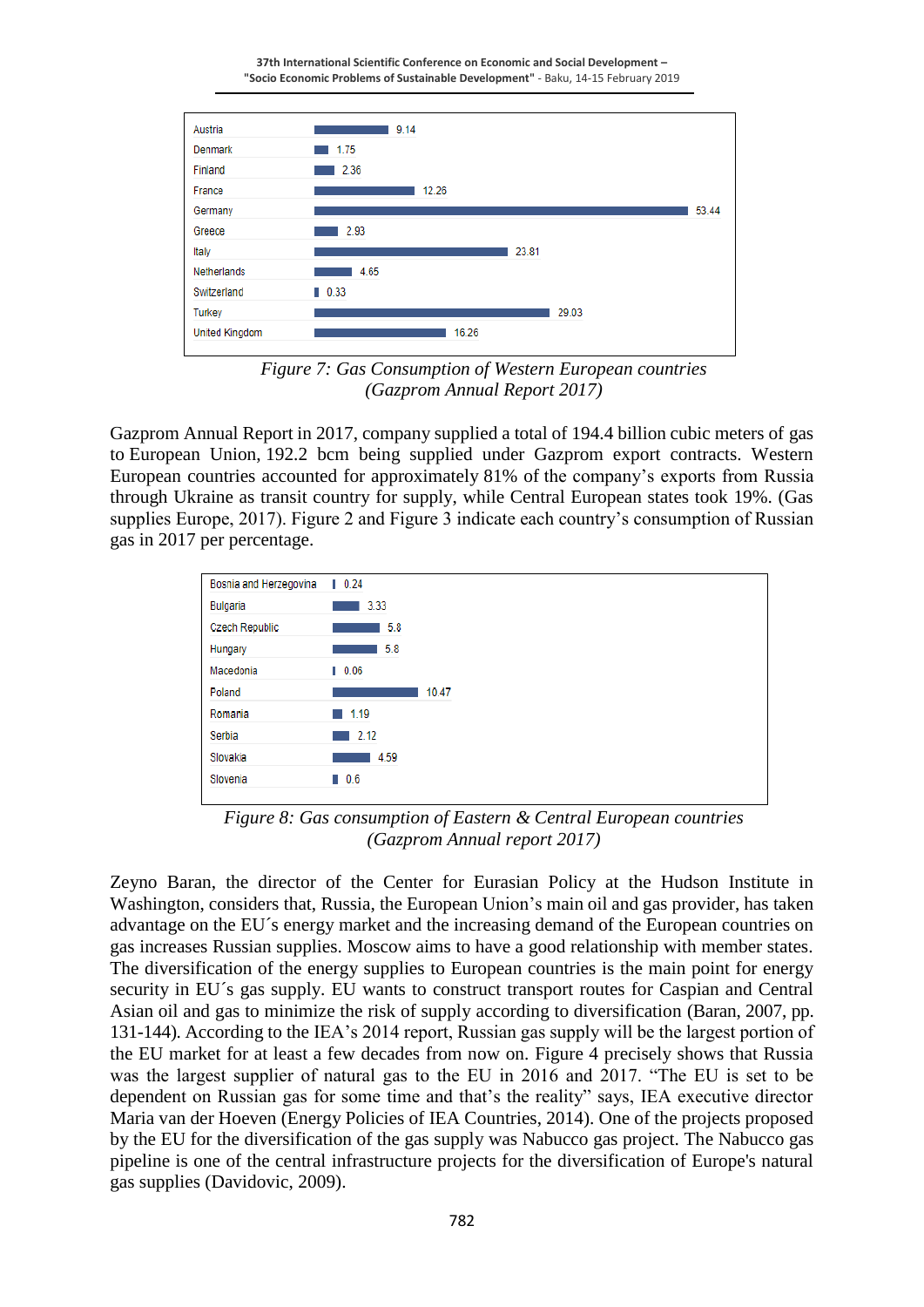**37th International Scientific Conference on Economic and Social Development – "Socio Economic Problems of Sustainable Development"** - Baku, 14-15 February 2019



*Figure 4: EU imports of natural gas 2016 – 2017 (Eurostat 2017)*

In terms of the EU and Caspian Region relations, energy issues are stable and the countries on the Caspian Region, especially Azerbaijan seems a key partner for future cooperation. Energy is one of the key interest in the Economic relations of the both Regions. Also, Turkey seems as the future partner to diversify of the routes for the EU's energy security due to TANAP project. Given its strategic location as transit country in the region, Turkey is one of the future partners for Europe's risk diversifications strategy for energy security (EU and Turkey strengthen energy ties, 2016). To define financial and geopolitical reasons behind the EU's risk diversification to Caspian and Central Asian Region for gas supply, the following chapter will discuss 3 hypotheses:

- 1. Due to the Projects TANAP and TAP, the Caspian and Central Asian Countries has been more reliable partner, because of its intention of the countries on the region to have a good relation to the EU and the lower costs than the the other big projects like Nabucco.
- 2. Turkey can play "bridge" role to transport Central Asian gas through direct pipelines Caspian Sea-Azerbaijan-Turkey-Italy for potential projects like TAP. Transit Country will earn by transport of the gas.
- 3. Azerbaijan, Shah Deniz II, plays one of the main roles on the projects TANAP & TAP. Because, Azerbaijan starts the Project and is the first supplier to EU on the Project. It is expected, that Iran and Turkmenistan will also join to the Project after some period of time.

On the figure 5, according to the statistical information of the Statista.de it Is easy to determine the cost and capacity of the pipeline projects for the gas supply to EU. The capacity of the South Stream is 63 bcm per year, but the costs 20 billion euros. TANAP & TAP projects have together the gas capacity in amount of 26 bcm, but the cost of the both projects is in amount of 6,5 billion euros. Nabucco has a capacity of 31 bcm per year but the cost basis of the project is 7,9 billion of euros. Reality is that, the TANAP and TAP project have the chances to increase the supply to EU on 90 bcm per year. On these conditions, the most attractive project for future gas supplyrisk diversification for EU´s energy security are the TANAP and TAP projects.

| <b>Pipeline and Consortium</b> | Capacity in billion cubic meters | Costs in billion euro |
|--------------------------------|----------------------------------|-----------------------|
| <b>South Stream</b>            |                                  | 20                    |
| <b>Nabucco</b>                 |                                  |                       |
| <b>TANAP</b>                   | 16                               |                       |
| <b>TAP</b>                     |                                  |                       |

*Table 1: Pipeline projects for gas supply to EU*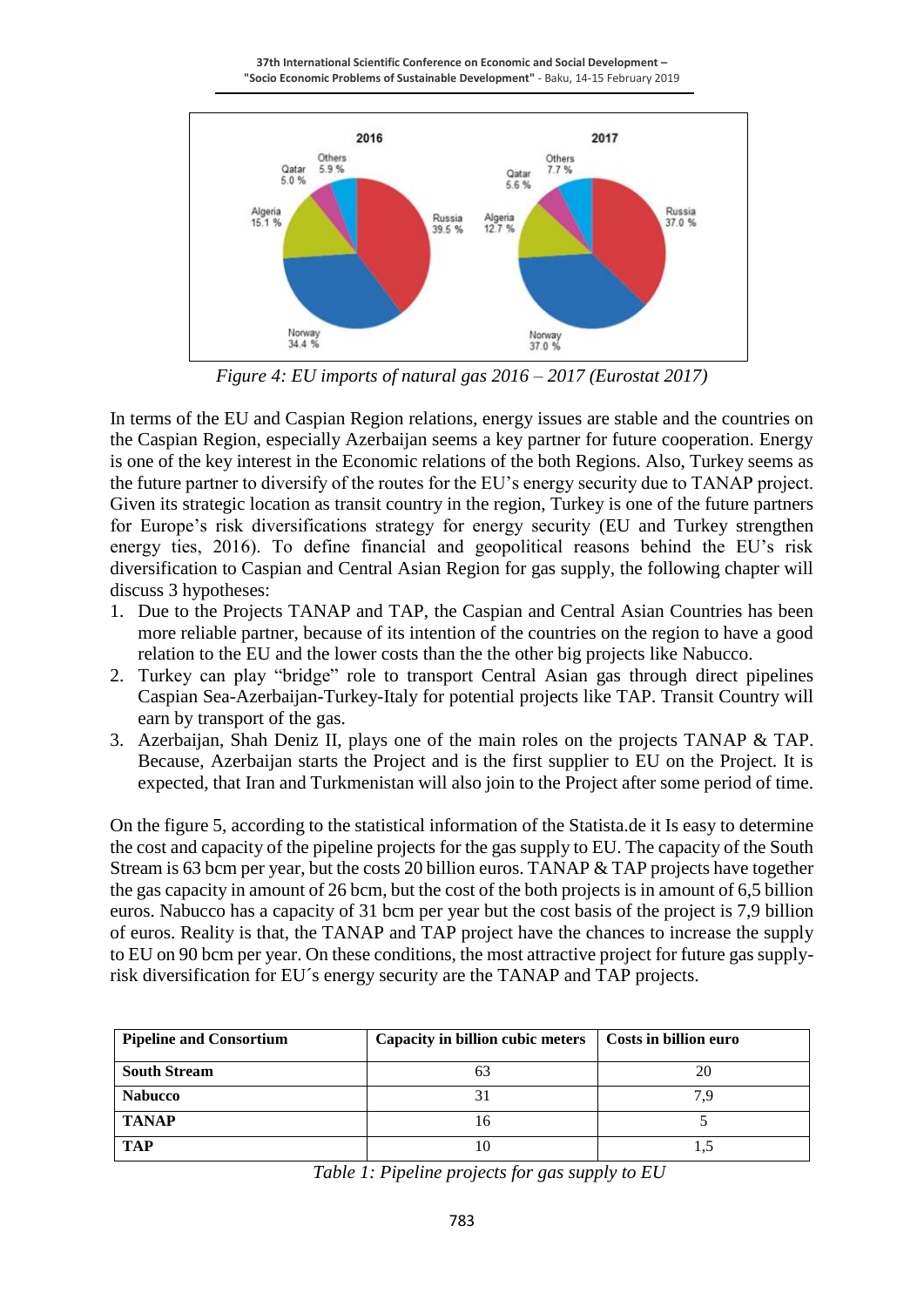# **3. DISCUSSION**

Depending on energy imports, predominantly of oil and gas causes policy concerns relating to the security of energy supplies. There are two main sources of the energy insecurity of the EU faces: (a) gaps in the integration of the EU energy market; and (b) import disruptions (Chyong, 2015). In response to the possible import disruptions, the EU has fortified its supply law with the adoption of the new Security of Gas Supply Regulation in 2017. (New Security of Gas Supply Regulation, 2017). Russia is main supplier of the crude oil and gas to the European counties. To reduce the risk factor on gas supply, the EU seeks new alternative sources for diversification of the supply-risk:

- 1. Russian gas will not be able to satisfy both internal and external needs for oil and gas in the long-run. Demand in Non-EU energy market also own demand of Russia and Post-Soviet-Countries increases day by day.
- 2. As major exporter, Russia takes the high supply-risk on oil and gas business by suppling to the EU in the EU´s energy market and Non-EU energy markets. That's why the oil and gas companies of Russia takes part also on the other supply projects to EU.

Finding alternative sources might seem realistic for the EU; however, the EU needs to solve several economic challenges to import gas from following alternative sources:

- Import from the Middle East and North Africa;
- The Southern Gas Corridor, this project will supply in first period the Azerbaijani gas and the expectations are Turkmenistan and Kazakhstan also Iran and Iraq will join on the gas supply through this pipeline in future.
- Import LNG from the U.S, Australia, and Eastern Africa (Chyong, 2015).

Azerbaijan might play significant role on this issue to become route of the major pipeline projects to Europe and reliable political and economic partnership with the EU. The efforts to get the gas from Middle and Central Eastern countries through Azerbaijan is realistic and beneficial. Security is the key issue on the any energy projects of EU. The Middle East and Caspian and Central Asian countries with massive oil and gas resources might be considered as a potential supplier for EU. Azerbaijan as a very important regional country has implemented successful energy policy by securing immense volumes of hydrocarbons and attracting large number of investments to the prospective energy and energy transportation projects of the region. Let's remember that "Shah Deniz II" in Azerbaijan is the birth-place of the TANAP and TAP projects. However, the Azerbaijani and Central Asian gas transportation have the importance. To improve the security and diversity for the supply-risk of EU's energy market, the Southern Gas Corridor is being built on the combination of three pipelines:

- [South Caucasus Pipeline \(SCP\) –](http://www.bp.com/en_az/caspian/operationsprojects/pipelines/SCP.html) Azerbaijan, Georgia
- Trans Anatolian Pipeline (TANAP) Turkey
- Trans Adriatic Pipeline (TAP) Greece, Albania, Italy (Mammadova, 2015, pp.34-39).

The corridor is intended to bring natural gas from Caspian Sea (Azerbaijan) to Europe. The overall length of corridor is 3.500 km which 1.850 km of the pipeline go through Turkey (Why TANAP). This is the possible shortest route from Caspian to Europe in existing conditions. In this project, Azerbaijan's location plays an important role in EU's energy security. The possibility of supply of Turkmenistan gas in the future increases the importance of the Southern Gas Corridor and involved countries. These three Projects have the total project value in 45 billion dollars and through the pipelines will get the EU´s energy market at first only the Azerbaijani gas (Gas from Azerbaijan for Europe, 2016). The participants which invested in this project are the big companies such as SOCAR – State Oil Company of Azerbaijan Republic, BP, Total, Statoil, Botas, E.ON, EGL and others.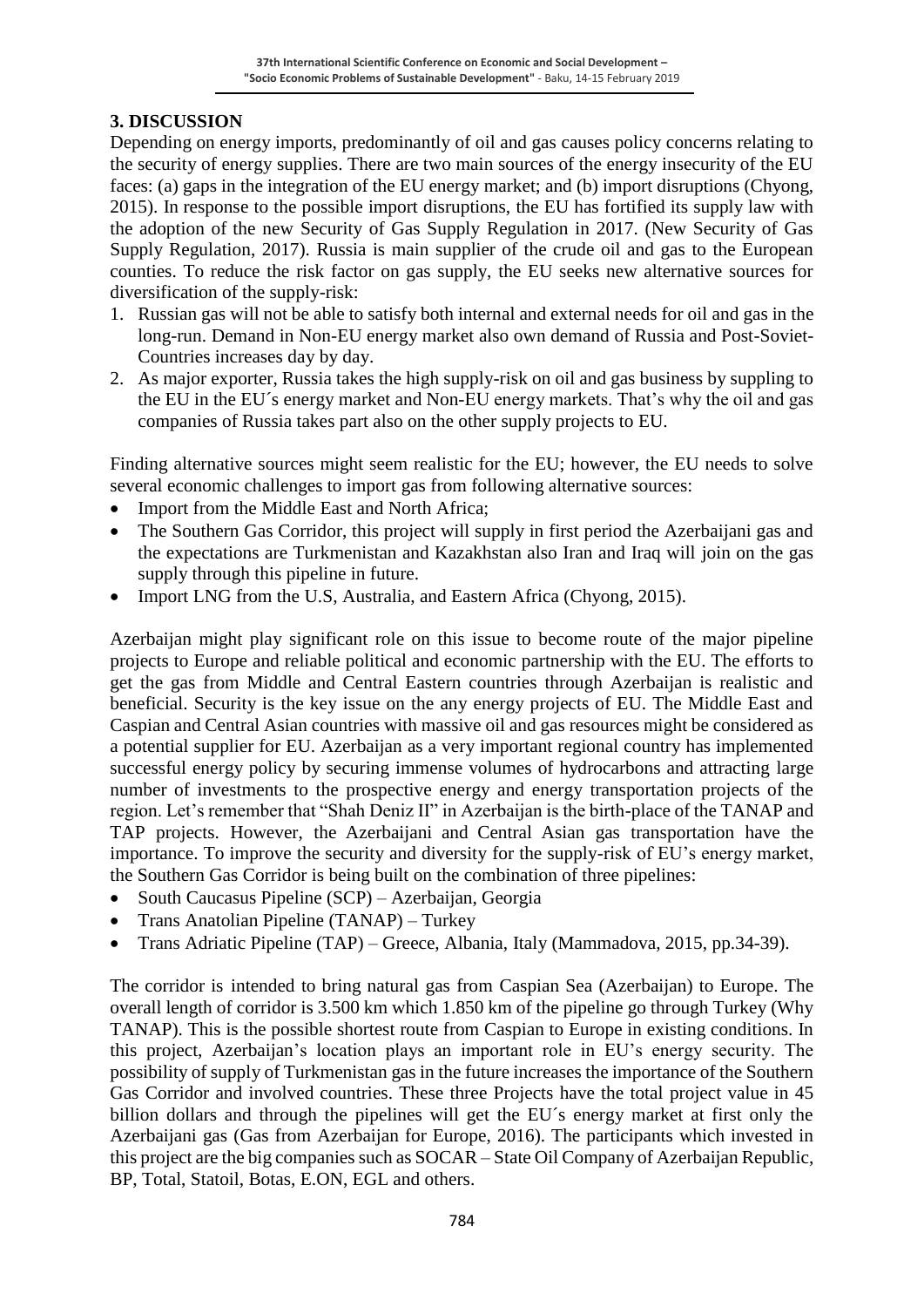Expectations of the EU on this Project is to meet 10 to 20 percent of the demand, it means 45 to 90 bcm per year. And this big amount helps to reduce the risk on energy supply to EU (Stefan, 2014, p.3). Secondly, gas transportation from any country is not main subject for the EU, as long as it is cheap (DG Energy, 2015). It seems that Russian gas will lead on the energy market of the EU for the long time. The EU wants to involve Ukraine in energy politics because of the geography. Ukraine gets 2 billion USD annually for the transiting gas from Russia to Europe (Pinchuk, 2014). The gas transit contract between Ukraine and Gazprom also very important for the supply. Gazprom & Ukraine´s contract depends also on the approval of Nord Stream-2. The new transit contracts will increase Gazprom's market share on European gas supply and distribution. Obviously, the European Union are mutually interested in routing the Azerbaijani gas to Europe through Turkey and Italy as an alternative. Though that, Azerbaijan has a big gas capacity, indeed it plays an important role in the EU's diversification efforts and is rather realistic partner among others. Among other alternatives, even though the Northern Iraq fields and Iran have potential gas reserves, both seem fairly unrealistic today, because of security issues, internal and external threats. After lifting sanction, Iran would become another important source for energy supply of the EU. However, today Iran is not interested in the South Gas Corridor. Because, Iran does not want to be dependent on Azerbaijan or any other country for gas transit and plans to sell its gas as LNG. The production of LNG is costly and Iran still prefers this option as the total production cost of Iranian gas is cheap since the gas fields are onshore. It seems, the EU's all efforts to find other sources of oil and gas supply clearly indicate that it aims for the diversification of the gas supply-risk for the EU´s gas market. Briefly it includes increase in supply from Central Asia and Azerbaijan through Southern Gas Corridor, EU's diplomatic initiatives in the Middle East region to create stable, as well as secure environment for gas projects that runs through Azerbaijan to Europe. On the other hand, the EU states have several times showed their high interest in the Central Asian fields to encapsulate this reduction in natural gas import. Cooperation with other regional states, particularly with Turkmenistan through Southern Gas Corridor might be less costly for Europe. However, several political factors say that Turkmenistan's presence in the European energy market through Southern Gas Corridor will give high benefits on gas supply to EU.

### **4. CONCLUSION**

To sum up, significantly diversifying the gas supply-risk to EU is the important part of the EU´s energy strategy. The projects like TANAP and TAP increases the importance of the Caspian and Central Asian countries as the supplier. The birthplace of TANAP and TAP Projects, Shah Deniz II locates in Azerbaijan. Also, Azerbaijan has an importance as the future´s transit country of the Iran and Turkmenistan gas. However, Azerbaijan is the energy security partner of EU in the region. The energy demand of the European countries increases day by day. At the end of 2018 the one of the biggest European cruise company Aida presented its first cruise with gas engine in Germany. We have to take in account that, Germany has the biggest gas market in EU and gas to produces much more environment-friendly energy as the other conventional energy sources. It is imaginable that the start-point of the diversification on the risk of the gas supply of EU´s strategy for the energy security is Azerbaijan, with the Projects TANAP & TAP & SCPX. Dr. Stefan Meister, on his publication in 2014 searched also about the enormous potential in the Caspian Region and Middle East for gas supply. EU´s Nabucco project are extremely great projects with higher risk factor on it. Therefore, the projects like SCP, TANAP and TAP have been chosen by the participants. Caspian region has huge energy potential for the EU, because of the gas capacity of Iran, Iraq and Caspian gas (DGAP).